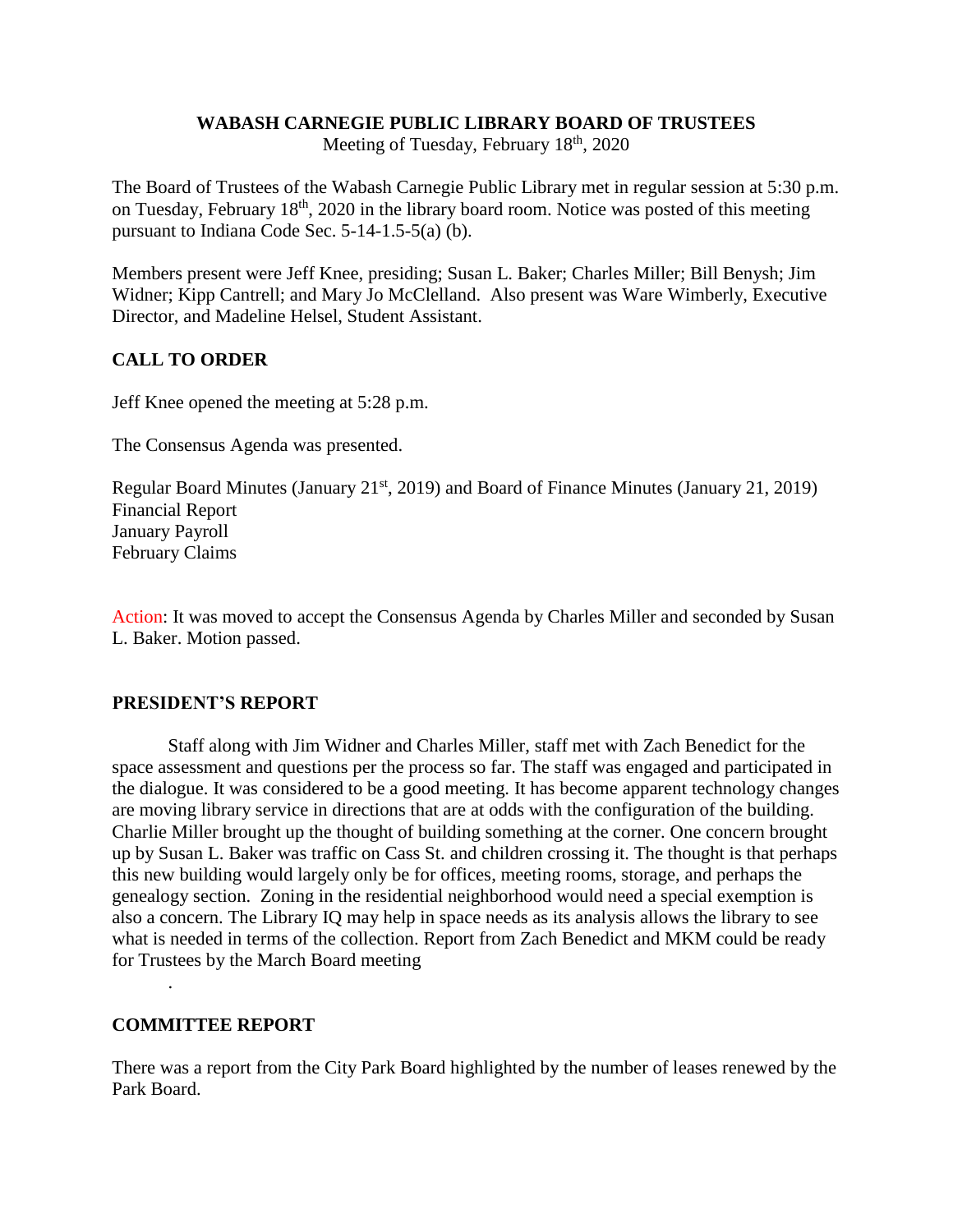### **OLD BUSINESS**

#### Library IQ

Bethany spoke to Trustees on Library IQ. Trustees got information on Library IQ with explanations from Bethany and Polly on the benefits for the library. Library IQ would decrease the amount of time needed to be spent on weeding through the collection. Bethany says that approximately eleven days so far this year have been spent solely on weeding. Finding out why certain materials do not circulate also takes a large amount of time. Library IQ would make a number of processes smoother and quicker. Library IQ will do monthly reports on new books that don't circulate (dead on arrive, DOA), missing books in a series, Dewey areas that are too weak or too strong, etc. Around half the time that is spent going through the reports and the stacks would be freed up. The Library IQ will not replace anything that the library already has. Charles Miller showed concern for classics, and suggested that classics get a specific designation among the collection.

The performance analytics would cost \$8,995, which would be an annual cost. This would be covered from Operating Fund (can't come from Library Improvement Reserve Fund). Disadvantages to this would be largely the cost and the staff isn't drowning in the weeding. Advantages would be that the time would be freed for other projects such as genealogy projects. Information from Polaris goes into Library IQ and it creates an easy to digest report from that data. The main competitor to Library IQ is Collection HQ. The quotes were comparable though Collection HQ was higher and is geared toward larger libraries.

Action: It was moved by Charles Miller and seconded by Jim Widner to subscribe to Library IQ's collection performance services for one year. Motion Passed.

#### **NEW BUSINESS**

#### Capital Assets Policy/Depreciation Level/SBOA

Due to new guidelines by the State of Indiana State Board of Accounts (SBOA), public libraries have to do additional calculations sand reporting in regards to fixed assets or capital assets. Amy and previous staff have kept track of fixed assets over the years but have never had to keep track of depreciation of those items. The SBOA wants public libraries to start doing that in 2020. Library Boards also need to approve a method of depreciation and useful of life for capital/fixed assets. The minimum level of fixed or capital assets has been \$1,000 since 2004. It is recommended by the SBOA to increase that to a minimum of \$5,000. The most straightforward and used method of depreciation is straight-line. Ware presented a draft of a capital assets policy with recommended useful of life for various capital type assets.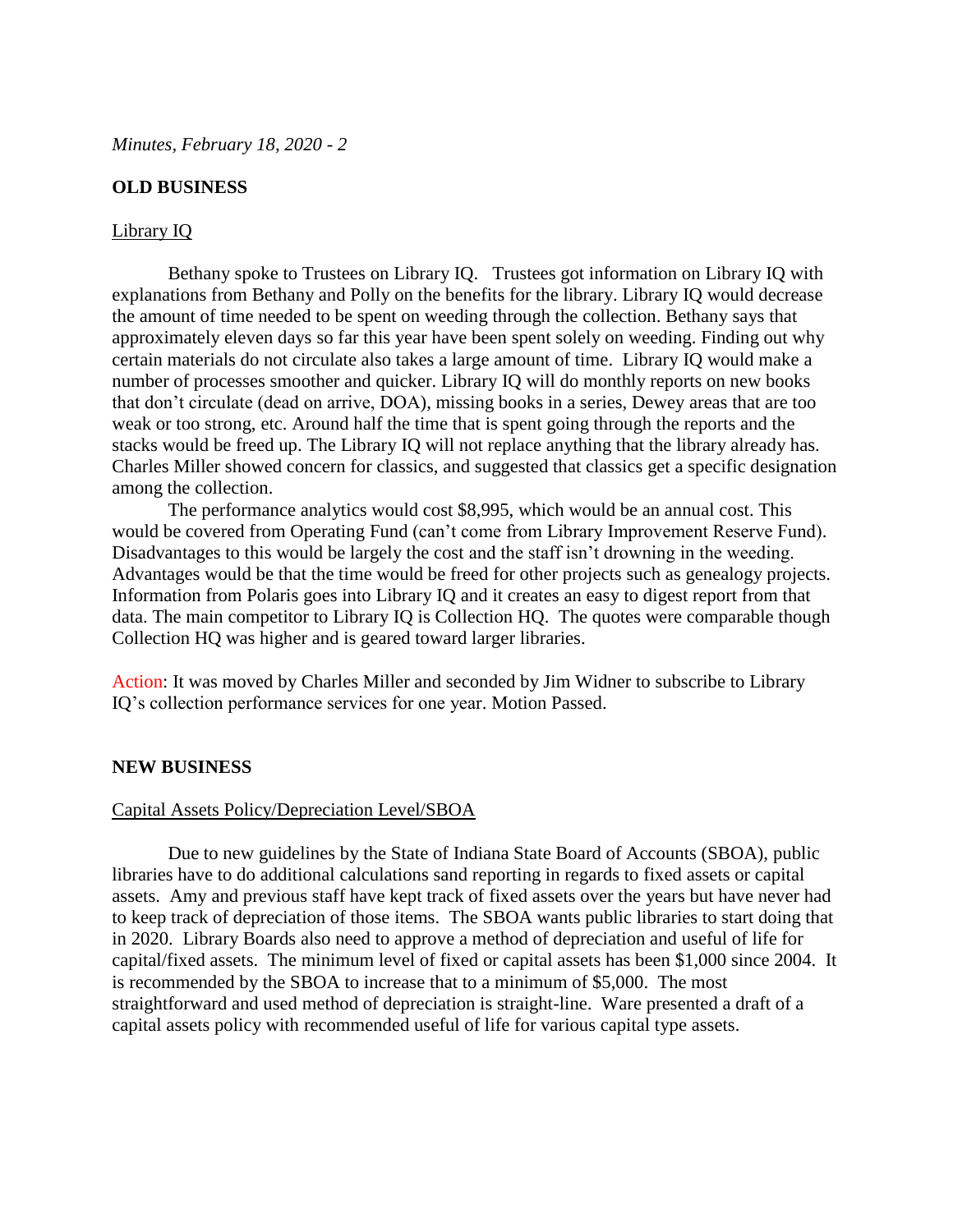*Minutes, February 18, 2020 - 3*

Trustees discussed the recommendation to increase the threshold number to \$5,000, method of deprecation, and proposed capital asset policy. Following discussion, it was decided to increase the threshold of a capital asset to \$5,000. It was approved to use a straight-line method for depreciation. It was decided to table the Capital Asset policy until March meeting so that it can revised to include information approved at this meeting. The Use of life numbers in the Capital Asset Policy should follow IRS guidelines.

Action: It was moved by Mary Jo McClelland and seconded by Jim Widner to sign the resolution increasing the threshold of capital or fixed assets to \$5,000. Motion Passed.

Action: It was moved by Mary Jo McClelland and seconded by Jim Widner to revise the capital assets policy stating straight-line form of depreciation with IRS guidelines on Use of Life numbers. Motion Passed.

# **ADMINISTRATIVE UPDATE/DIRECTOR'S REPORT**

#### Fine Free

Trustees reviewed financial and usage data on the money on no overdue or late charges on juvenile and YA material. This has been in place since last summer. Ware would like to continue this which to ok'd by Trustees. Since the no overdue or late charges on juvenile/YA adult material started, the library charged somewhat more on lost material but circulation in general has seen an increase since last Fall.

Trustees and Ware discussed if there is an interest to extend the no overdue fees to the whole collection. In the Polaris system, charges for missing or replacement items stay on one's library card for a very long time if not removed or resolved. In looking at the current patron records in the system, 44% of library card holders have fines or replacement charges with almost all the cards being expired. Trustees discussed the pros and cons of the library going fine free. By waiving fines for patrons that had charges of some sort and card being expired, the question posed was would it be an incentive to use the library again. Would this entice patrons to using the library without fear of having to pay every time due to overdue fines for families that do bring material routinely late? Trustees want some more in-depth data particularly with the close to 44% that are expired for further discussion.

#### Digital Library Cards

The library is working with Wabash City Schools to set up digital access cards starting this school semester. For a beginning trial period, the digital access cards will be provided to